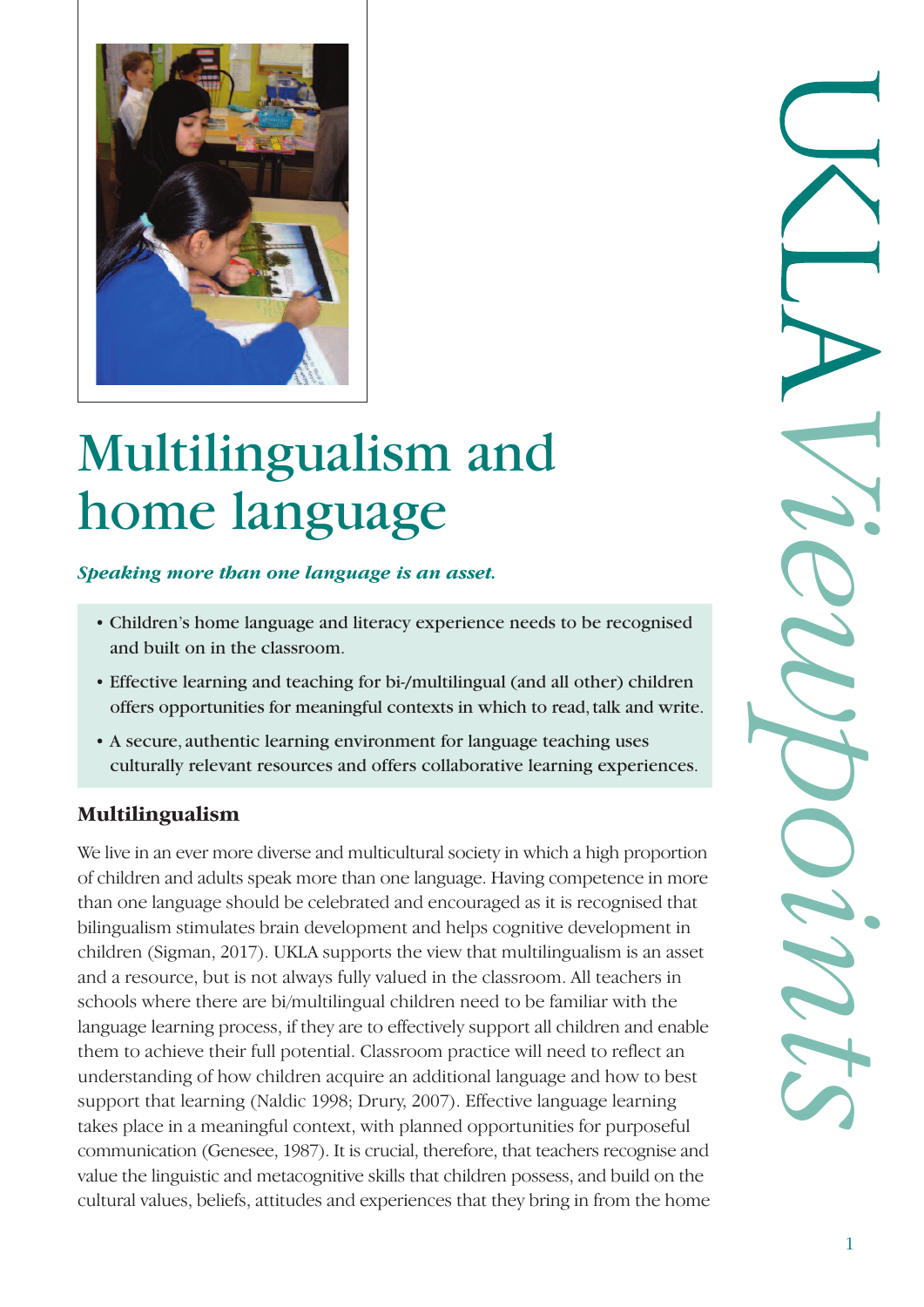environment (Issa and Öztürk, 2008). Effective learning and teaching integrates language and content learning, and offers opportunities for meaningful contexts in which to read, talk and write.

UKLA maintains that it is not possible to view multilingual people as one homogenous group; rather they are individuals with a wide range of particular needs, different language and literacy backgrounds, and with varying degrees of exposure to British culture and the English language. Learners bring with them different cultural and lived experiences; they make sense of the world around them through shared experiences and cultural activities. Language is not just a naming system, nor is it effectively taught or learnt in isolation.

# **Home language**

UKLA maintains that one of the key principles for additional language learning is that the learner is able to draw upon knowledge and language skills already acquired (Cremin *et al.*, 2015). Languages used or known at home may reflect the complex language situations of the parents' countries of origin and children may have access to languages other than English for social, religious or cultural reasons. The role of the home language, therefore, and prior language knowledge is extremely important in additional language educational contexts. Bi/multilingual children's early development of concepts is through the home language. It is crucial that this is facilitated in the school context, and that children are encouraged to play and learn using their home language as well as English.

UKLA is committed to the provision of a secure, authentic learning environment for language teaching which:

- supports the use of the home language alongside additional language learning
- promotes thinking and talking in the home language to support understanding
- uses culturally relevant resources
- offers challenging collaborative learning experiences
- specifically introduces the language of literacy
- integrates language learning with thematic subject teaching.

Learners who are encouraged to access their prior knowledge through the language and culture most familiar to them can call on a rich array of schemata, whereas those who only use the knowledge they have learned in the second/additional language are limited in their access. Bi-/ multilingual children have two or more words for objects and ideas, so links between words and concepts are looser, allowing more fluent and creative thinking (Baker, 2002).

Education and education policy, therefore, has a key role in ensuring that multilingualism in the UK receives the support it deserves. Teachers should make use of the linguistic diversity in their student populations and value the languages which children bring into the classroom in order to provide languagerich environments (Taylor, 2013).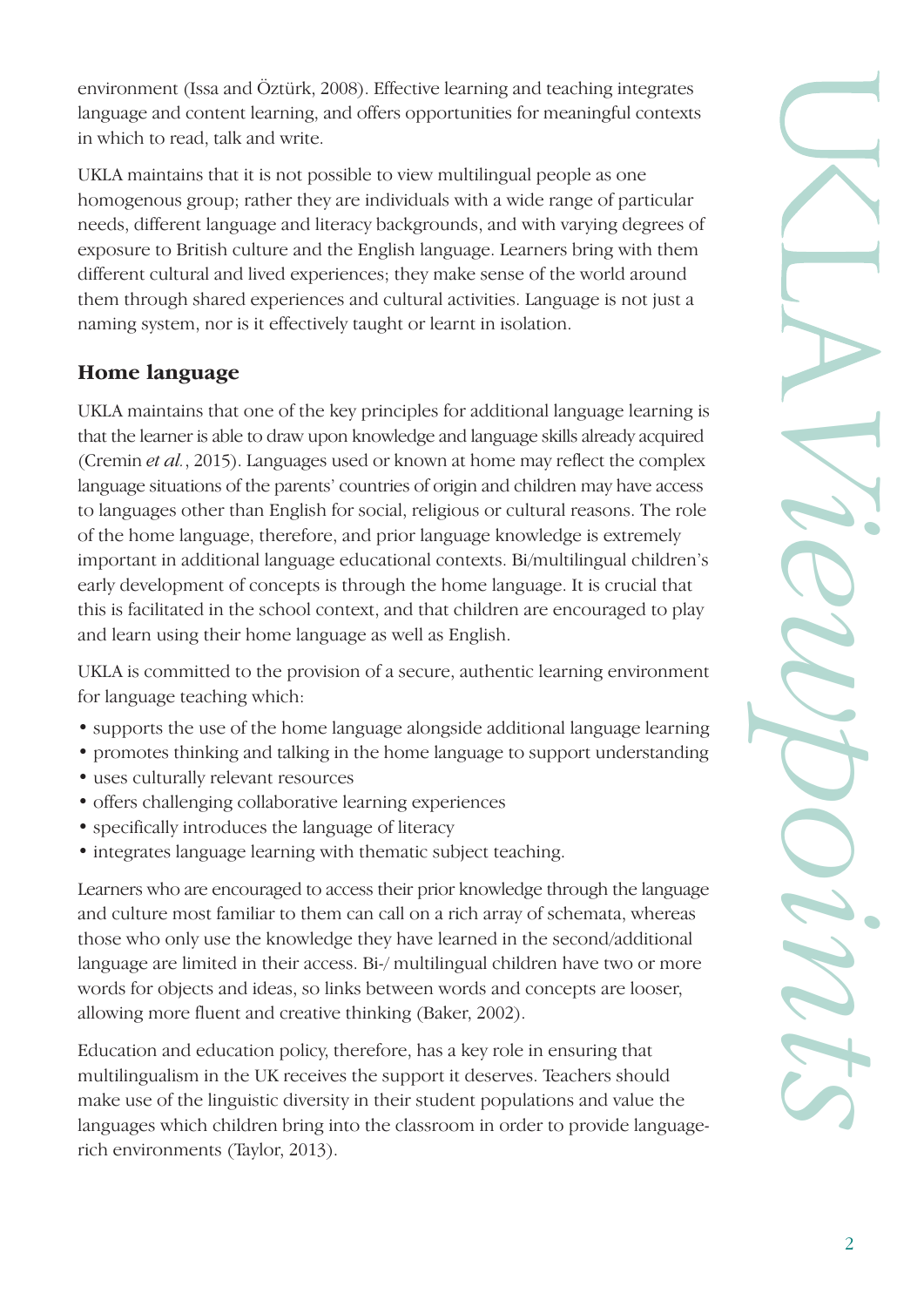## **Sources**

Cremin, T., Mottram, M., Collins, F. Powell, S. and Drury, R. (2015) *Researching Literacy Lives: Building communities between home and school*. London: Routledge.

Drury, R. (2007) *Young Bilingual Learners at Home and School: Researching multilingual voices*. Stoke on Trent: Trentham Books.

Genesee, F. (1987) *Learning Through Two Languages: Studies of immersion and bilingual education*. New York: Newbury House.

Genesee, F. and Nicoladis, E. (2007) Bilingual First Language Acquisition, in E. Hoff and M. Shatz (eds.) *Blackwell Handbook of Language Development*. Oxford: Blackwell Publishing Ltd. Pp. 324-342. Also available on:

http://www.psych.mcgill.ca/perpg/fac/genesee/HDBK%20BFLA%20FINAL.pdf (Accessed 3rd May, 2017)

Hughes, C. (2013) Introduction and guest editor's note. (2013) 5(4) *WOW Review: Reading Across Cultures*. (2013). http://wowlit.org/on-line-publications/review/ wow-review-volume-5-issue-4/2/

Issa, T. and Öztürk, A. (2008) *Practical Bilingual Strategies for Multilingual Classrooms*. Leicester: UKLA Publications.

National Association for Language Development in the Curriculum (NALDIC) Literacy Papers (1998) *Provision in Literacy Hours for Pupils Learning English as an Additional Language*.

Sigman, M. (2017) *The Secret Life of the Mind*. London: Harper Collins.

Smidt, S. (2016) *Multilingualism in the Early Years: Extending the limits of our world*. Abingdon, Oxon: Routledge.

Taylor, F. (2013) *Multilingual Britain*. Windsor: Cumberland Lodge.

# **Classroom example**

### No barriers to learning

*By Jamie Marshall, Year 4 Class Teacher and Mathematics Lead, Liam Willimott, Year 5 Class Teacher and PE Lead, Highwood Primary School*

Mara joined my class of eight- and nine-year-olds at the start of the Spring term. She had never been to this country before; however, she had learnt some English in her Romanian school and at home from her older sister and mother. At the beginning, she was very quiet, but did make eye contact and smiled. She didn't take long to try and join in with a few words in English. She often laughed at her teachers when they tried to speak a few words in Romanian! Mara's mother can speak a number of different languages and has taught herself English. Mara had the advantage, therefore, of a lot of help at home. After six months, Mara was able to write a story with characters showing that she had grasped the spelling of many high frequency words, and also that she understood how to edit her writing in English.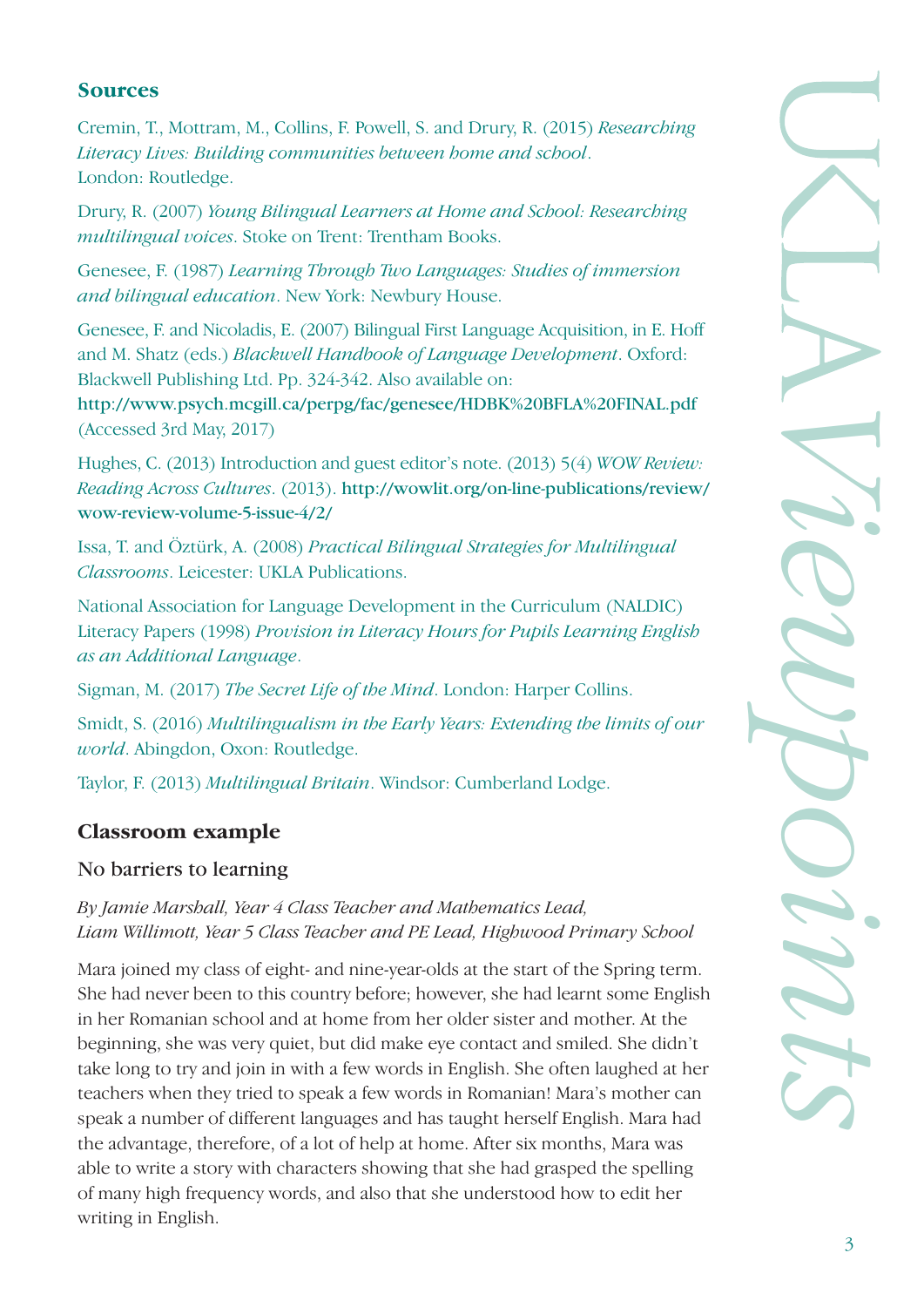There are many different strategies that can be used to enable children who have English as an additional language to feel included and independent within a classroom. We use a school 'Welcome pack' which has lots of initial activities in it to learn more about the individual child, their family, their likes and dislikes, and their initial knowledge of English. We had established that Mara was capable in her own language, through talking to her mother and seeing her write in class, so initially we encouraged Mara to write in her first language before gently encouraging her to try and include some English words as well. As we have a reasonably large number of bi-/ multilingual children in our school, we found Mara a buddy Romanian speaker (we had another Romanian speaking child in our class already), as well as another child in an older year, who we could call upon to translate things if we needed them to. This also gave Mara a respite from speaking in English and a safe contact around the school. We made and maintained close contact with her mother, and this helped her to settle into her new school quickly.

In regular classroom work we found the following supportive:

- taking the register in Romanian and other languages. This helped Mara to settle into the class and feel accepted
- talking to her in English. We also (gently) insisted that she replied in English
- we included Romanian in some of our displays e.g. the date
- we partnered her with a buddy, who was not just a strong writer, but also an eloquent speaker, to sit next to her
- she had access on her table to an iPad to use for Google translate
- we often provided sentence opener templates or conjunction reminders, to help Mara structure sentences
- I often did pre-teaching with Mara, introducing her to the key language that she would hear in the next set of lessons
- we provided her with key word mats, which included a picture stimulus (in our school we have access to 'Widgit'; however this does require a subscription)
- when Mara read through her writing we focused a lot on the sounds that she had produced with her letters. This enabled her to see how the letters she had written were communicated out loud. We would then say the word clearly and we asked her to try and spell it again
- we had a selection of bilingual fiction books available for her to read
- some of the concrete objects in the classroom were labelled with Romanian/ English labels
- we often used drama and role play in our writing sessions and this took away the language barrier – a child on all fours barking like a dog is a dog!

At the beginning, Mara wasn't keen on speaking English. It probably took her about two weeks or so to build up her confidence enough to speak to a teacher in short English phrases. This 'silent period' must not be rushed or overlooked. Inclusiveness was key: Mara always wanted to do the same activities as the other children and we tried to make this happen as much as possible. Once she was feeling confident and settled she was happy to teach other children her language. When I asked what had helped her the most when she first joined our school,